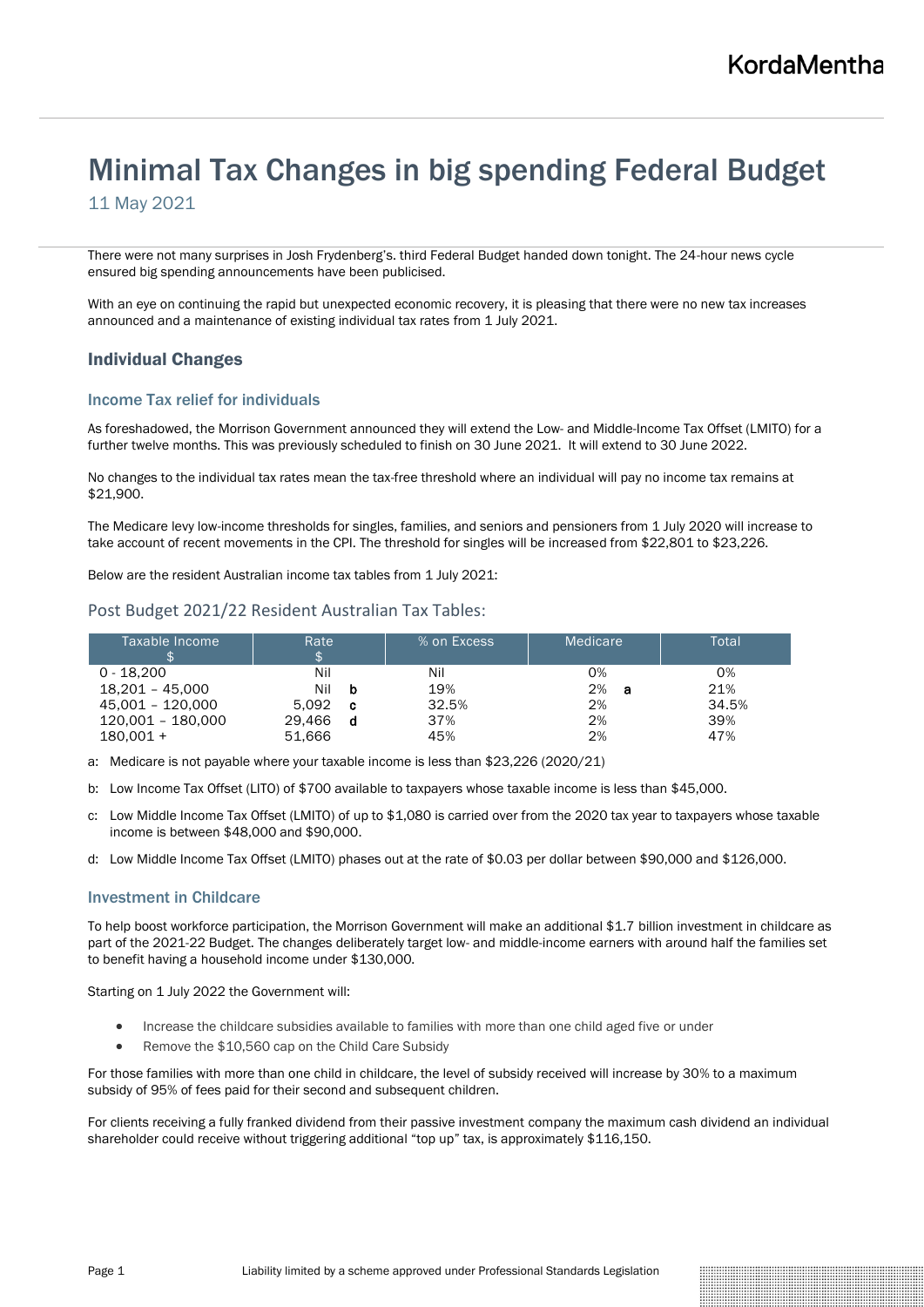# Tax Residency Test Changes

With effect from the income year after the amending legislation receives Royal Assent (we expect this to be from 1 July 2022) the test for becoming an Australian resident will be:

- a. Simple Bright Line Test a person who is physically present in Australian for 183 days or more in any income year will be deemed an Australian tax resident.
- b. Individuals that do not meet the primary test will be subject to secondary tests that depend on a combination of physical presence and "measurable objective criteria".

If the amendments follow the Board of Taxation recommendations, there will be a one test for becoming an Australian resident and a different test for Ceasing to be an Australian Resident. Both tests will be a tick the box test.

Not mentioned in the Budget is the test for Ceasing to be an Australian Resident.

## Improved utilisation of SMSF's for Temporary/Overseas Residents

The Central Management and Control test that needs to be passed to maintain a SMSF has improved so that you can continue to utilise a SMSF if you are away from Australia for up to 5 years. The previous test was 2 years.

# Update on Key Superannuation structural matters

# Contribution limit increase from 1 July 2021

The tax-deductible contributions one can make increases to \$27,500 per annum.

Non-concessional or after-tax contributions increase to \$110,000 per annum or up to \$330,000 every three years using the three year-bring forward rule.

Your superannuation balance as at 30 June of the prior year impacts whether you can use this Bring Forward Rule as follows:

# NCC bring forward rules with indexation of Total Super Balance at 30 June 2021

| Total Super Balance as at 30 June 2021 | <b>NCC bring forward rules</b>         |
|----------------------------------------|----------------------------------------|
| \$1.7m or more                         | \$0 not eligible to make NCCs          |
| \$1.59m or more but less than \$1.7m   | \$110,000, no bring forward            |
| \$1.48m or more but less than \$1.59m  | \$220,000, 2 year bring forward period |
| Less than \$1.48m                      | \$330,000, 3 year bring forward period |

#### Superannuation Guarantee

Despite speculation to the contrary, the compulsory Super Guarantee Contribution rate will increase to 10% as planned from 1 July 2021. The below table outlines the gradual increase to 12% over the next 5 years:

## Super Guarantee Contribution Increase

| 1 July 2021 - 30 June 2022 | 10.00% |
|----------------------------|--------|
| 1 July 2022 - 30 June 2023 | 10.50% |
| 1 July 2023 - 30 June 2024 | 11.00% |
| 1 July 2024 - 30 June 2025 | 11.50% |
| 1 July 2025 - 30 June 2026 | 12.00% |

Importantly it was announced tonight that from 1 July 2022, paying employer contributions on a minimum income threshold of \$450 a month for employees has been scrapped. That is there will no longer be a minimum monthly threshold for employers making superannuation contributions for employees.

#### Relaxation of Work Test for Superannuation Contributions

It was announced tonight that the Work Test will no longer apply from 1 July 2022 for non-concessional contributions allowing self-funded retirees to boost their retirement savings for individuals aged between 65 and 74.

The Work Test was previously legislated to move from age 65 to 67, however this has not yet been legislated for nonconcessional contributions. A reminder that the work test is met when you work at least 40 hours of gainful employment in 30 consecutive days.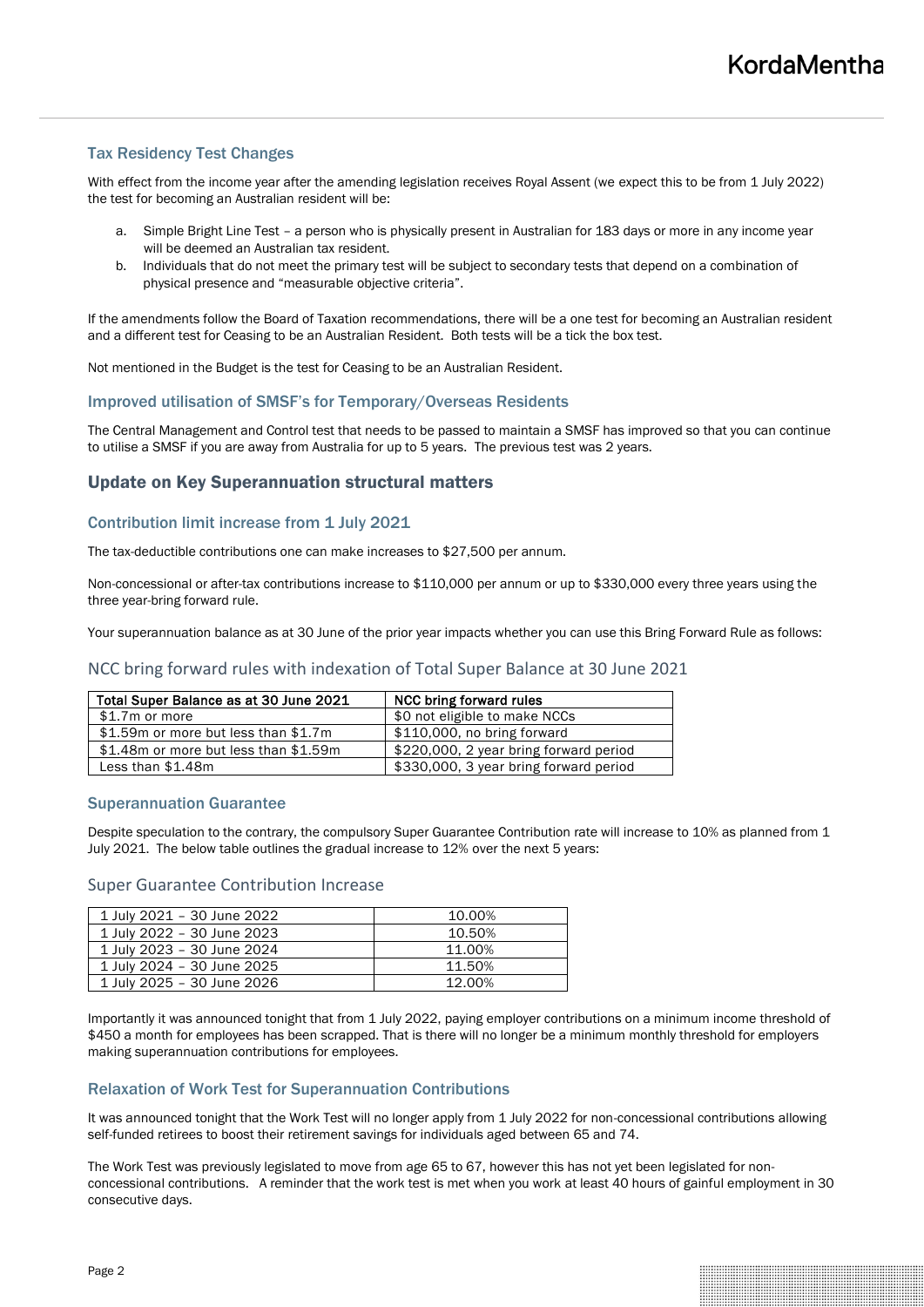## Good news for Downsizer Contributions

From 1 July 2022 if you are aged 60 or over, you can contribute up to \$300,000 (or \$600,000 per couple) from the sale of proceeds of your principal place of residence that you have owned for at least 10 years even if your total superannuation balance is over \$1.7m. The age that this contribution could have been made was previously over 65.

# Superannuation Pensions

### Minimum withdrawal requirements

Minimum pension requirements will lose the 50% reduction introduced as a response to COVID-19. From 1 July 2021 you will be required to take your full minimum pension. Please keep this in mind for cash flow planning. The percentage of the capital value on the previous 30 June funding your pension that needs to be withdrawn each year is as follows:

## Minimum Pension Withdrawal

| Age        | Minimum % withdrawal |  |
|------------|----------------------|--|
|            | %                    |  |
| Under 65   | 4.00%                |  |
| 65-74      | 5.00%                |  |
| 75-79      | 6.00%                |  |
| 80-84      | 7.00%                |  |
| 85-89      | 9.00%                |  |
| 90-94      | 11.00%               |  |
| 95 or more | 14.00%               |  |

#### Transfer balance cap increase from 1 July 2021.

The maximum capital value of assets you can apply to fund a concessionally taxed pension increases from \$1.6m to \$1.7m from 1 July 2021.This change only applies to new pensions.

# Corporate Tax Changes

#### Reduction in Small Business Corporate tax rate

With effect from 1 July 2021 for a company that derives more than 20% of its income from carrying on an active business and an annual turnover of less than \$50 million, the company tax rate reduces to 25%.

For public companies and private companies that derive more than 80% of its income from passive investments the corporate tax remains at 30%.

#### Extending the Immediate tax write off for asset acquisitions to 30 June 2023

The current concession of immediately deducting depreciating assets acquired after 6 October 2020 for companies with aggregated turnover of less than \$5 Billion has been extended by 12 months.

To be deductible the asset can now be installed ready for use by 30 June 2023 (previously 30 June 2022).

### Temporary Loss Carry-Back Extension by 12 months

Companies with aggregated turnover of less than \$5 Billion are now able to carry back losses incurred up to the 2022-23 income year (previously 2021-22) to offset previously tax profit as far back as the 2018-19 income year.

#### Self-assess and depreciate the effective life of patents, designs, copyrights, and software.

Currently, the Tax Act prescribes a fixed term effective life for depreciating intangible assets such as patents, copyrights, designs and in house software.

From 1 July 2023, businesses will be able to self-assess the intangible asset effective life and write them off at a self-assessed faster or slower rate.